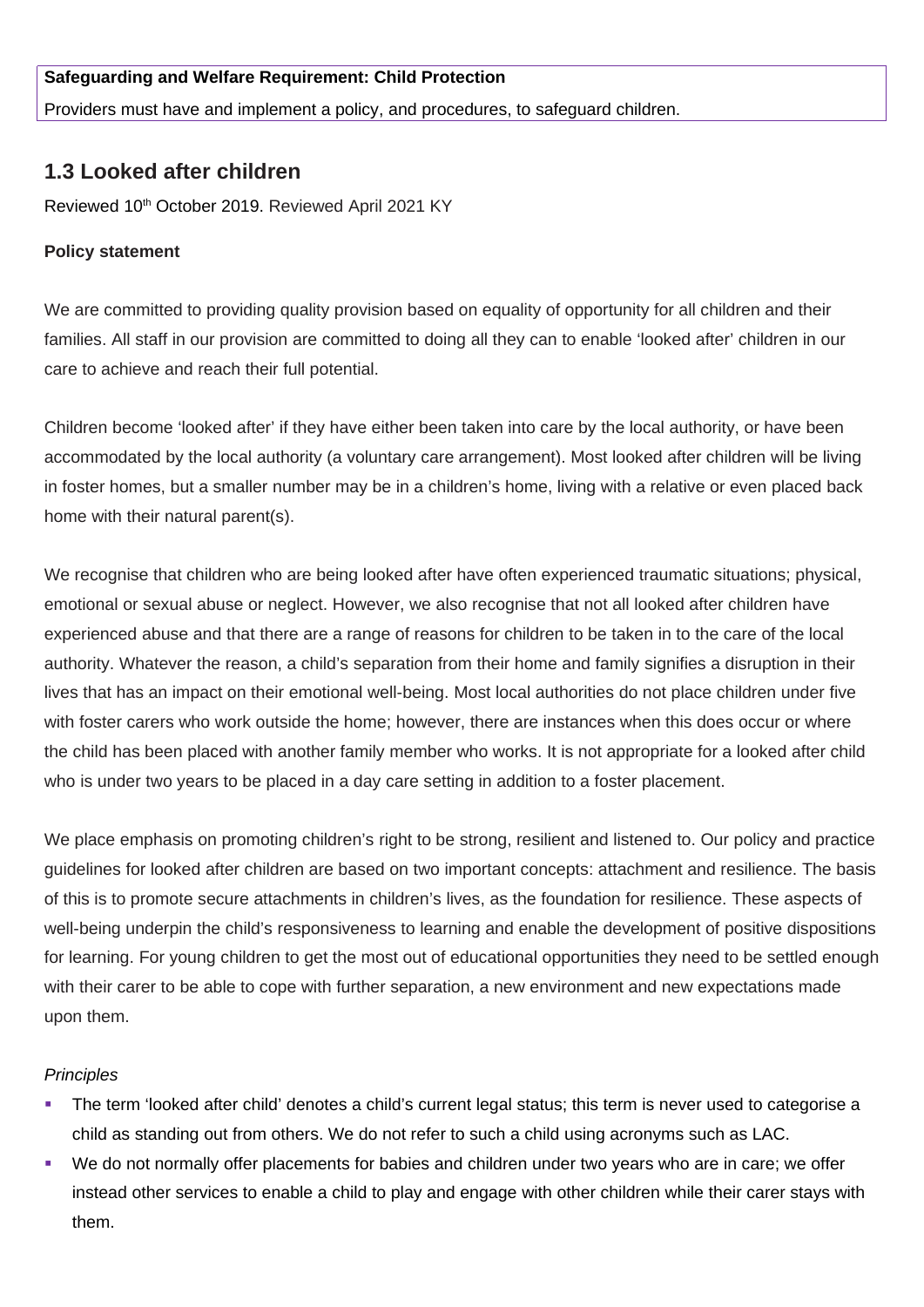- In exceptional circumstances, we offer places to two-year-old children who are in care. In such cases, the child should have been with the foster carer for at least two months and show signs of having formed a secure attachment to the carer, and the placement in the setting will last a minimum of three months.
- We offer places for funded three and four-year-olds who are in care to ensure they receive their entitlement to early education. We expect that a child will have been with a foster carer for a minimum of one month and that they will have formed a secure attachment to the carer. We expect that the placement in the setting will last a minimum of six weeks.
- We will always offer 'stay and play' provision for a child who is two to five years old who is still settling with their foster carer, or who is only temporarily being looked after.
- Where a child who normally attends Our setting is taken into care and is cared for by a local foster carer, we will continue to offer the placement for the child.

## **Procedures**

- The designated person for looked after children is the designated child protection co-ordinator.
- Every child is allocated a key person before they start and this is no different for a looked after child. The designated person ensures the key person has the information, support and training necessary to meet the looked after child's needs.
- The designated person and the key person liaise with agencies, professionals and practitioners involved with the child and his or her family and ensure that appropriate information is gained and shared.
- The setting recognises the role of the local authority children's social care department as the child's 'corporate parent' and the key agency in determining what takes place with the child. Nothing changes, especially with regard to the birth parent's or foster carer's role in relation to the setting, without prior discussion and agreement with the child's social worker.
- At the start of a placement there is a professional's meeting to determine the objectives of the placement and draw up a care plan that incorporates the child's learning needs. This plan is reviewed after two weeks, six weeks and three months. Thereafter at three to six monthly intervals.
- The care plan needs to consider issues for the child such as:
	- **-** their emotional needs and how they are to be met;
	- **-** how any emotional issues and problems that affect behaviour are to be managed;
	- **-** their sense of self, culture, language(s) and identity and how this is to be supported;
	- **-** their need for sociability and friendship;
	- **-** their interests and abilities and possible learning journey pathway; and
	- **-** how any special needs will be supported.
- In addition the care plan will also consider:
	- **-** how information will be shared with the foster carer and local authority (as the 'corporate parent') as well as what information is shared with whom and how it will be recorded and stored;
	- **-** what contact the child has with his/her birth parent(s) and what arrangements will be in place for supervised contact. If this is to be at the setting, when, where and what form the contact will take will be discussed and agreed;